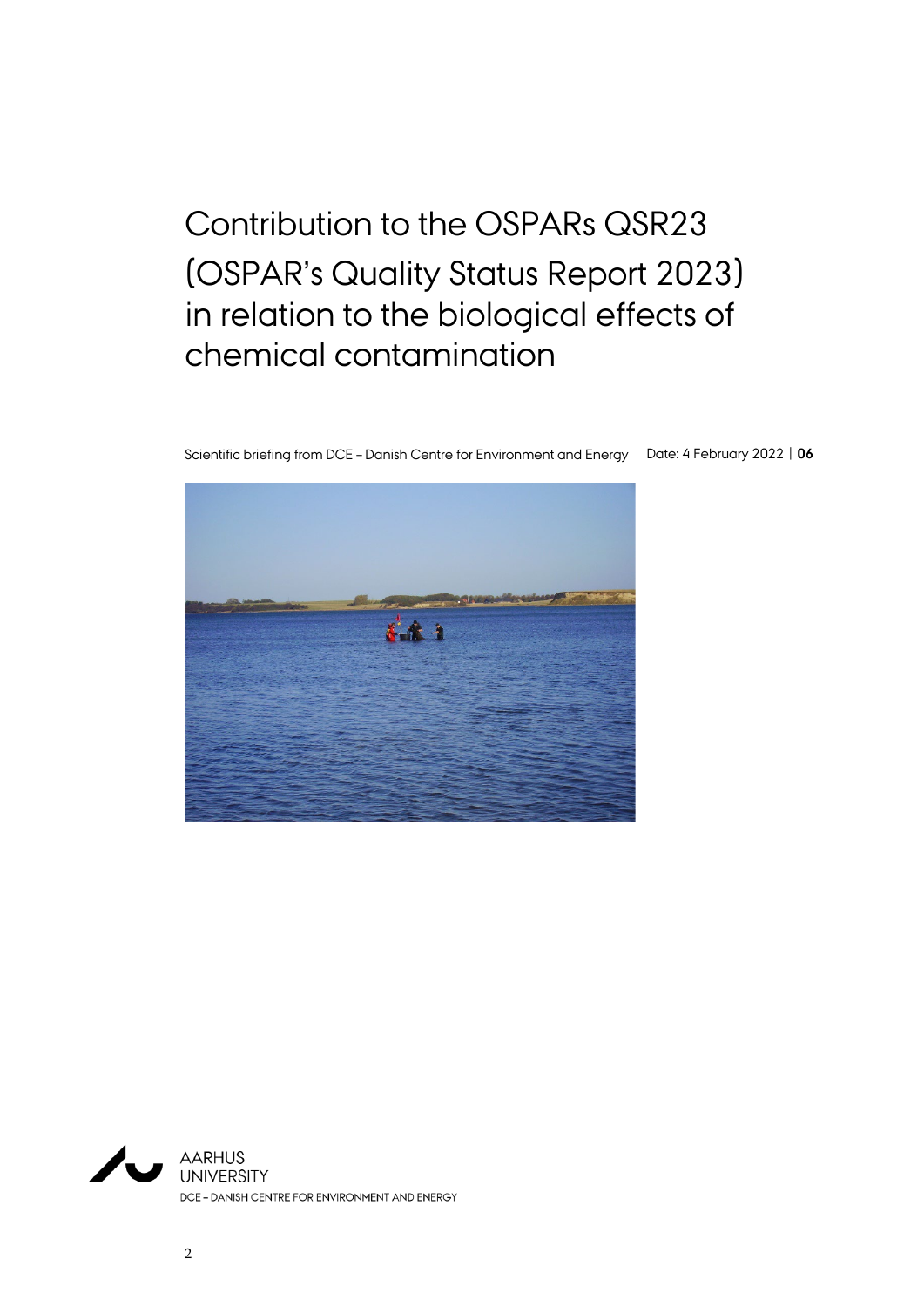## **Data sheet**

|                                                       | Scientific briefing from DCE - Danish Centre for Environment and Energy                                                                                                                                                                                                                                                                                    |
|-------------------------------------------------------|------------------------------------------------------------------------------------------------------------------------------------------------------------------------------------------------------------------------------------------------------------------------------------------------------------------------------------------------------------|
| Category:                                             | Communication report                                                                                                                                                                                                                                                                                                                                       |
| Title:                                                | Contribution to the OSPARs QSR23 (OSPAR's Quality Status Report 2023) in relation to<br>the biological effects of chemical contamination.                                                                                                                                                                                                                  |
| Authors:<br>Institution:                              | Zhanna Tairova<br>Aarhus University, Department of Ecosence                                                                                                                                                                                                                                                                                                |
| Referee:<br>Quality assurance, DCE:<br>Linguistic QA: | Kim Gustavson<br>Susanne Boutrup<br><b>Charlotte Kler</b>                                                                                                                                                                                                                                                                                                  |
| External comment:                                     | <b>No</b>                                                                                                                                                                                                                                                                                                                                                  |
| Claimant:                                             | Ministry of Environment                                                                                                                                                                                                                                                                                                                                    |
| Please cite as:                                       | Tairova, Z. 2021. Contribution to the OSPARs QSR23 (OSPAR's Quality Status Report<br>2023) in relation to the biological effects of chemical contamination. Aarhus<br>University, DCE - Danish Centre for Environment and Energy, 13 s. - Scientific briefing<br>no. 2022 06<br>https://dce.au.dk/fileadmin/dce.au.dk/Udgivelser/Notater_2022/N2022_06.pdf |
|                                                       | Reproduction permitted provided the source is explicitly acknowledged                                                                                                                                                                                                                                                                                      |
| Front page photo:                                     | Z.Tairova                                                                                                                                                                                                                                                                                                                                                  |
| Number of pages:                                      | 11                                                                                                                                                                                                                                                                                                                                                         |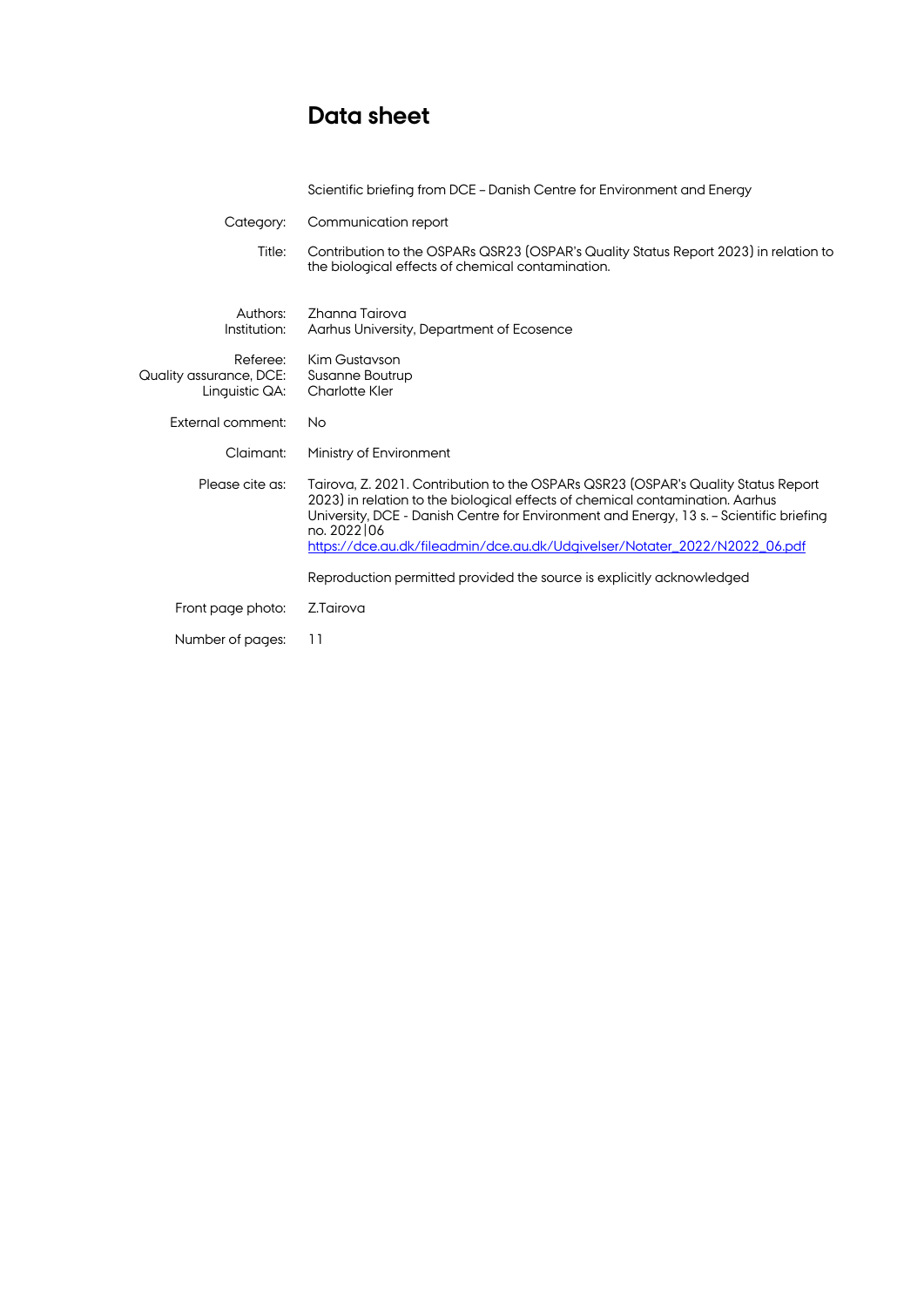#### **1 Background**

In December 2021, the Danish Ministry of Environment requested DCE to select, compile, format and submit data on chemical and biological effect measurements from the NOVANA monitoring program for OSPAR's Quality Status Report 2023.

The OSPAR area of the North-East Atlantic receives the chemical pressure of approximately 140,000 hazardous substances, and therefore an integrated approach on the biological effects of chemical contaminants has been developed for monitoring, which forms the basis for the descriptor 8 (contaminants and effects) of the MSFD and contributes to the assessment of chemical exposure in the marine environment. The thresholds of effects (EAC: Environment Assessment Criteria) and the baseline levels (BAC: Background Assessment Criteria) were produced from monitoring data collected within the OSPAR region. The field monitoring data and expertise shared by the contracting parties over the past ten years are illustrated by different short and long-term case studies carried out under the voluntary OSPAR monitoring program (PRE-CEMP) for application in different national coastal and offshore areas.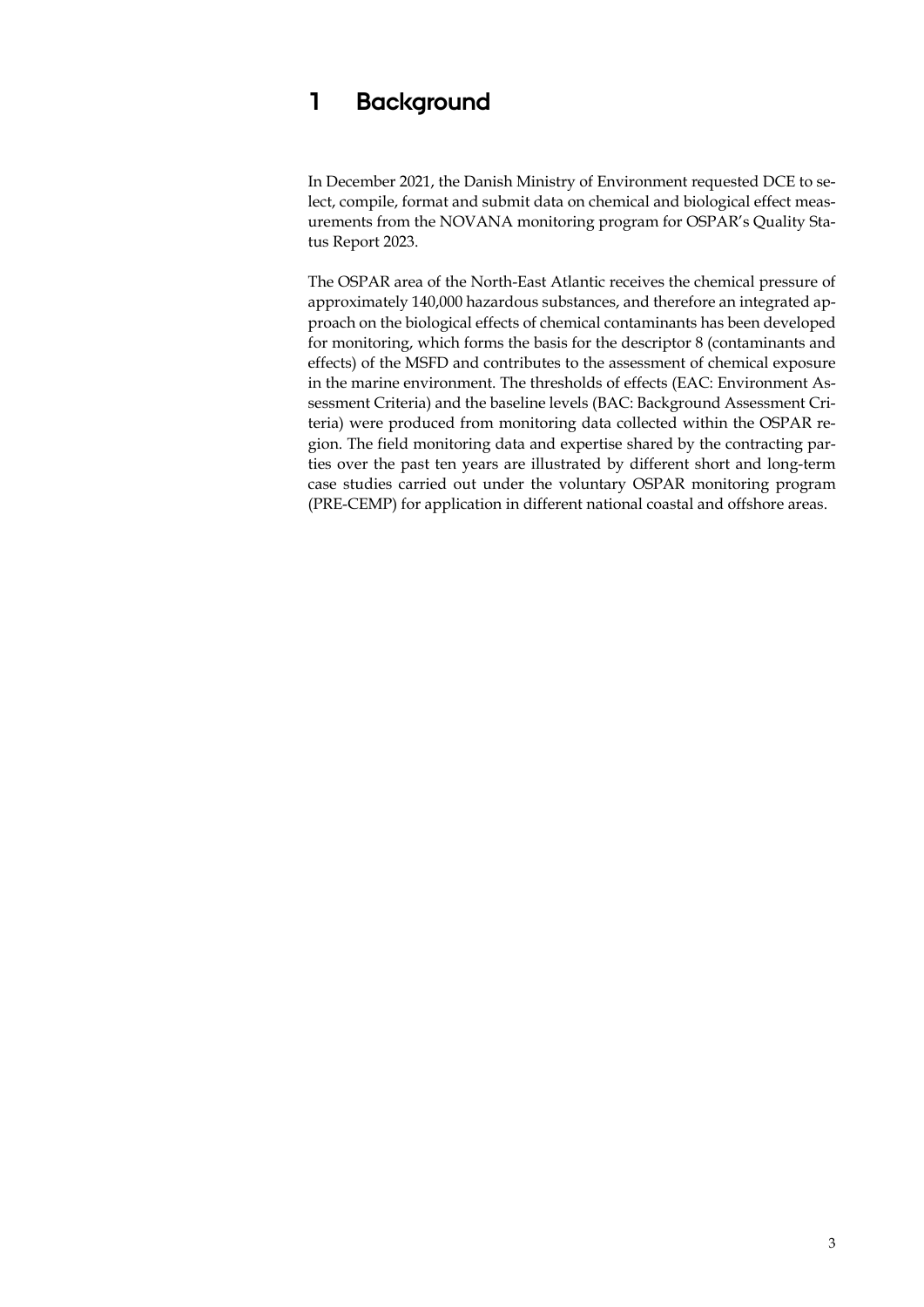#### **2 Data for OSPAR's Quality Status Report 2023**

The selected NOVANA data are compiled and submitted using an excel file containing algorithms for integration of chemical and biological measurements according to respective assessment criteria (AC). The used excel format for data submission were developed specifically for this project by the French Research Institute for Exploitation of the Sea (IFREMER), France.

The data on chemical and biological effect measurements and respective ACs submitted for the following stations (NOVANA Station Code): Kalvebodløbet (ROSsortløb), Roskilde Fjord (DMU2R), Randers Fjord (ARH230066), Langerak (NORMSS11), Frederiksværk (FRB65).

The data sets represent the year 2013, since the amount of data available is highest and covers more stations than during other years.

These data have previously been used during the reporting of NOVANA results for 2013 and, hence, were a subject of standard quality assurance and quality control procedures that are in place under the Marine Topic Center, Aarhus University (Høgslund et al., 2019), and further reported to ICES and used in OSPAR and HELCOM assessments.

Types of data compiled and submitted and included in the excel file are shown in the Table 1.

Currently, the draft of the report for OSPAR non-indicator 'other assessments' for OSPAR's Quality Status Report 2023 is being developed by IFREMER, France. The template for the draft report is in Annex 1.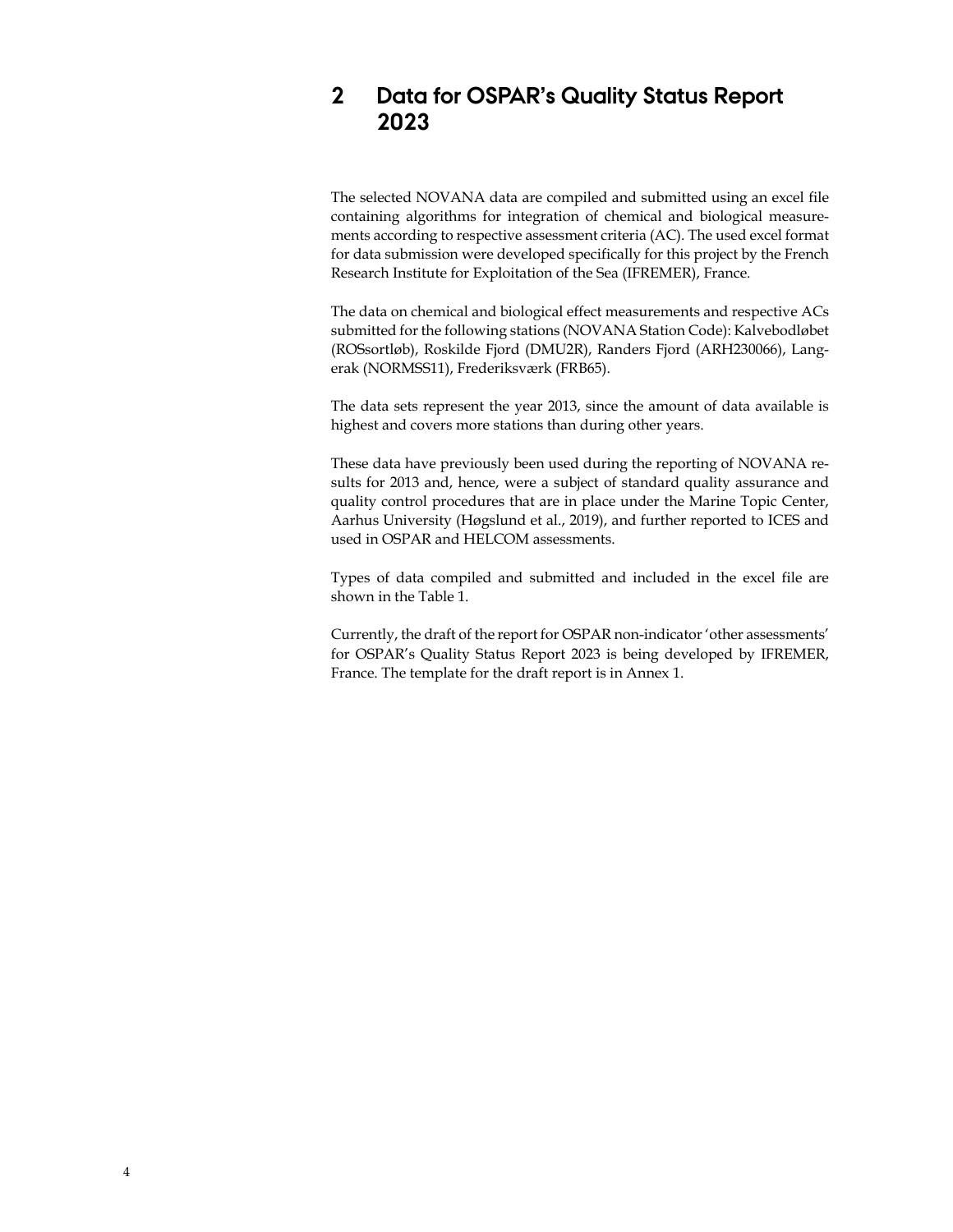**Table 1.** Types of data on biological and chemical measurements submitted to QSR23 Report. The data are derived from NOVANA monitoring databases for the year 2013. The data cover "Exposure" and "Effects" biological measurements in fish, mussels and marine gastropods as well as chemical measurements of contaminants in fish and mussels as environmental matrix.

|              | <b>Determinands</b>                                                                                                                                                                | <b>Units</b>                                                                                                                                                               | <b>Matrix</b>                                                                                | Species on which the threshold have been<br>determined                                                                                                                                                                                                                                                                                                       | Species actually sampled without specific<br>threshold                                                                                                                                                                                                                                                                                                  | <b>Sex</b>    |
|--------------|------------------------------------------------------------------------------------------------------------------------------------------------------------------------------------|----------------------------------------------------------------------------------------------------------------------------------------------------------------------------|----------------------------------------------------------------------------------------------|--------------------------------------------------------------------------------------------------------------------------------------------------------------------------------------------------------------------------------------------------------------------------------------------------------------------------------------------------------------|---------------------------------------------------------------------------------------------------------------------------------------------------------------------------------------------------------------------------------------------------------------------------------------------------------------------------------------------------------|---------------|
|              | <b>Biomarker of exposure</b>                                                                                                                                                       |                                                                                                                                                                            |                                                                                              |                                                                                                                                                                                                                                                                                                                                                              |                                                                                                                                                                                                                                                                                                                                                         |               |
| EXPOSURE     | EROD S9<br>OH Pyren equivalents fluorescence SFS<br><b>NRR LMS</b>                                                                                                                 | pmol/min/mgprot<br>$\mu$ g/ml<br>min                                                                                                                                       | Fish<br>Fish<br>Mussel                                                                       | Viviparous eelpout (Zoarces viviparus), liver<br>Viviparous eelpout (Zoarces viviparus), bile<br>Mytilus edulis                                                                                                                                                                                                                                              | Viviparous eelpout (Zoarces viviparus), liver<br>Viviparous eelpout (Zoarces viviparus), bile<br>Mytilus haemolymph                                                                                                                                                                                                                                     | F<br>F<br>M/F |
| EFFECTS      | <b>Biomarker of effect</b><br><b>Imposex</b><br><b>Imposex</b><br>% Total abnormal fry<br>% Malformed fry                                                                          | <b>VDSI</b><br><b>VDSI</b><br>% prevalence<br>% prevalence                                                                                                                 | Gastropod<br>Gastropod<br>Fish<br>Fish                                                       | Hinia reticulata<br>Buccinum undatum<br>Viviparous eelpout (Zoarces viviparus), brood<br>Viviparous eelpout (Zoarces viviparus), brood                                                                                                                                                                                                                       | Viviparous eelpout (Zoarces viviparus), brood<br>Viviparous eelpout (Zoarces viviparus), brood                                                                                                                                                                                                                                                          |               |
|              | <b>Contaminants</b>                                                                                                                                                                |                                                                                                                                                                            |                                                                                              |                                                                                                                                                                                                                                                                                                                                                              |                                                                                                                                                                                                                                                                                                                                                         |               |
| CONTAMINANTS | Hg<br><b>TBT</b><br><b>CB118</b><br>sumBDE6<br><b>PFOS</b><br><b>TPhT</b><br>WHO-TEQ 1998 total, excl. LOQ<br>Hg<br><b>TBT</b><br>Benzo[a]pyrene<br>WHO-TEQ 1998 total, ekskl. LOQ | µg kg ww<br>µg Sn/kg ww<br>µg kg lw per 5% lipid<br>µg kg per 5% lipid<br>µg kg ww<br>µg kg ww<br>ng kg lw per 5% lipid<br>µg kg ww<br>µg Sn/kg ww<br>µg_kg_ww<br>µg_kg_lw | Fish<br>Fish<br>Fish<br>Fish<br>Fish<br>Fish<br>Fish<br>Mussel<br>Mussel<br>Mussel<br>Mussel | Viviparous eelpout (Zoarces viviparus)<br>Viviparous eelpout (Zoarces viviparus)<br>Viviparous eelpout (Zoarces viviparus)<br>Viviparous eelpout (Zoarces viviparus)<br>Viviparous eelpout (Zoarces viviparus)<br>Viviparous eelpout (Zoarces viviparus)<br>Viviparous eelpout (Zoarces viviparus)<br>Mytilus<br>Mytilus<br><b>Mytilus</b><br><b>Mytilus</b> | Viviparous eelpout (Zoarces viviparus), muscle<br>Viviparous eelpout (Zoarces viviparus), liver<br>Viviparous eelpout (Zoarces viviparus), muscle<br>Viviparous eelpout (Zoarces viviparus), muscle<br>Viviparous eelpout (Zoarces viviparus), liver<br>Viviparous eelpout (Zoarces viviparus), liver<br>Viviparous eelpout (Zoarces viviparus), muscle |               |

the contract of the contract of the contract of the contract of the contract of

 $\mathcal{L}(\mathcal{A})$  and  $\mathcal{L}(\mathcal{A})$  and  $\mathcal{L}(\mathcal{A})$ 

and a strategic control of

nia.

 $\sim$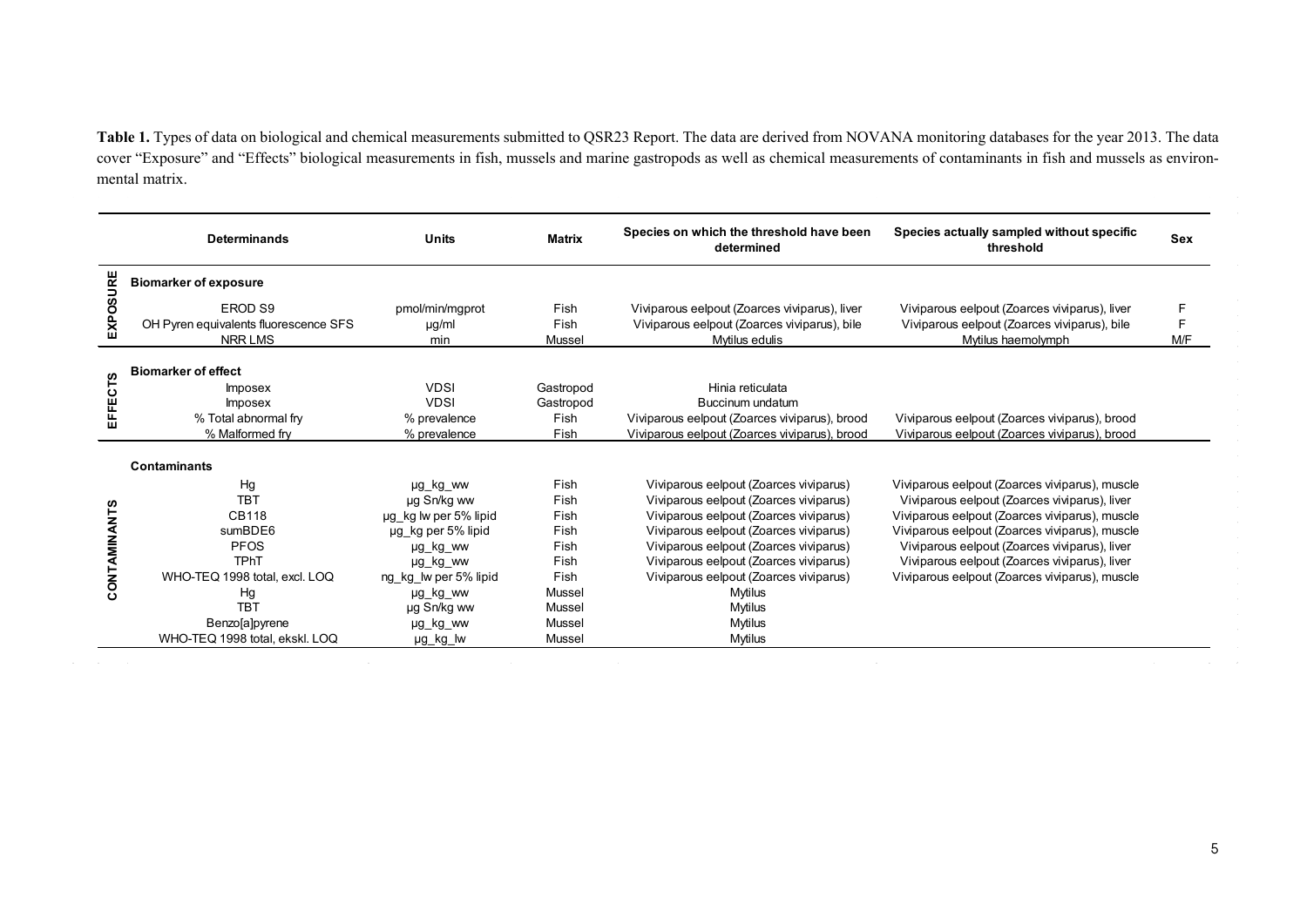## **3 References**

Høgslund, S., Hansen, J. L. S., Bruhn, A., Krause-Jensen, D., Carstensen, J., Jakobsen, H. H., Markager, S., Hansen, J. W., Dahl, K., Galatius, A., Tougaard, J., Sveegaard, S., Anker Kyhn, L., Feld, L., & Larsen, M. (2019). *Beskrivelse af metoder til maglig kvalitetssikring af dataemner i NOVANA-rapportering for marine områder. Version: 1.*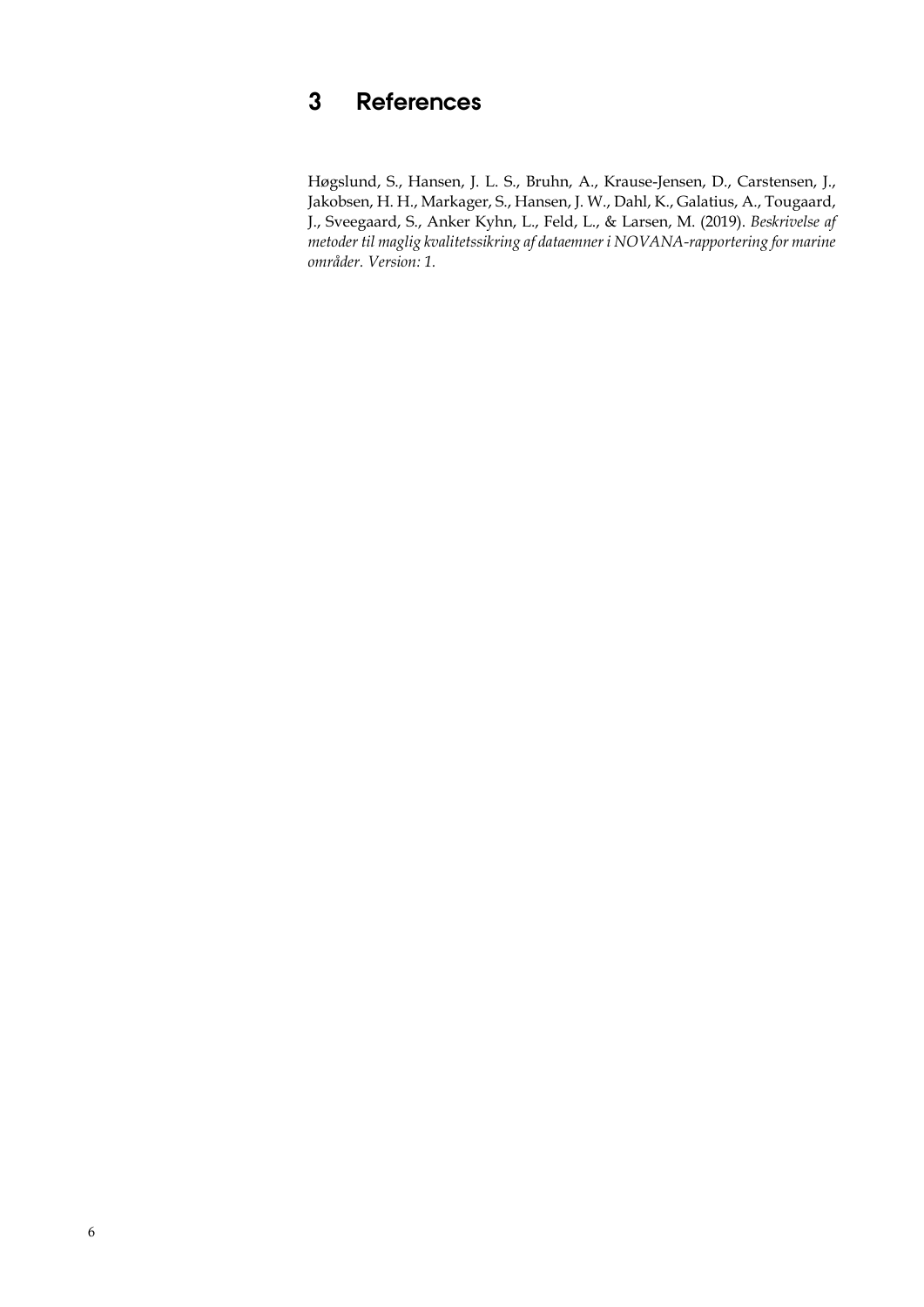#### **ANNEX "Draft outline for OSPAR's Quality Status Report 2023 (Integrated biological effects and chemical contaminants approach: a case study)".**

The draft outline for OSPAR's Quality Status Report 2023, "Template for OSPAR non-indicator 'other assessments' for OSPAR's Quality Status Report 2023", was developed by IFREMER, France.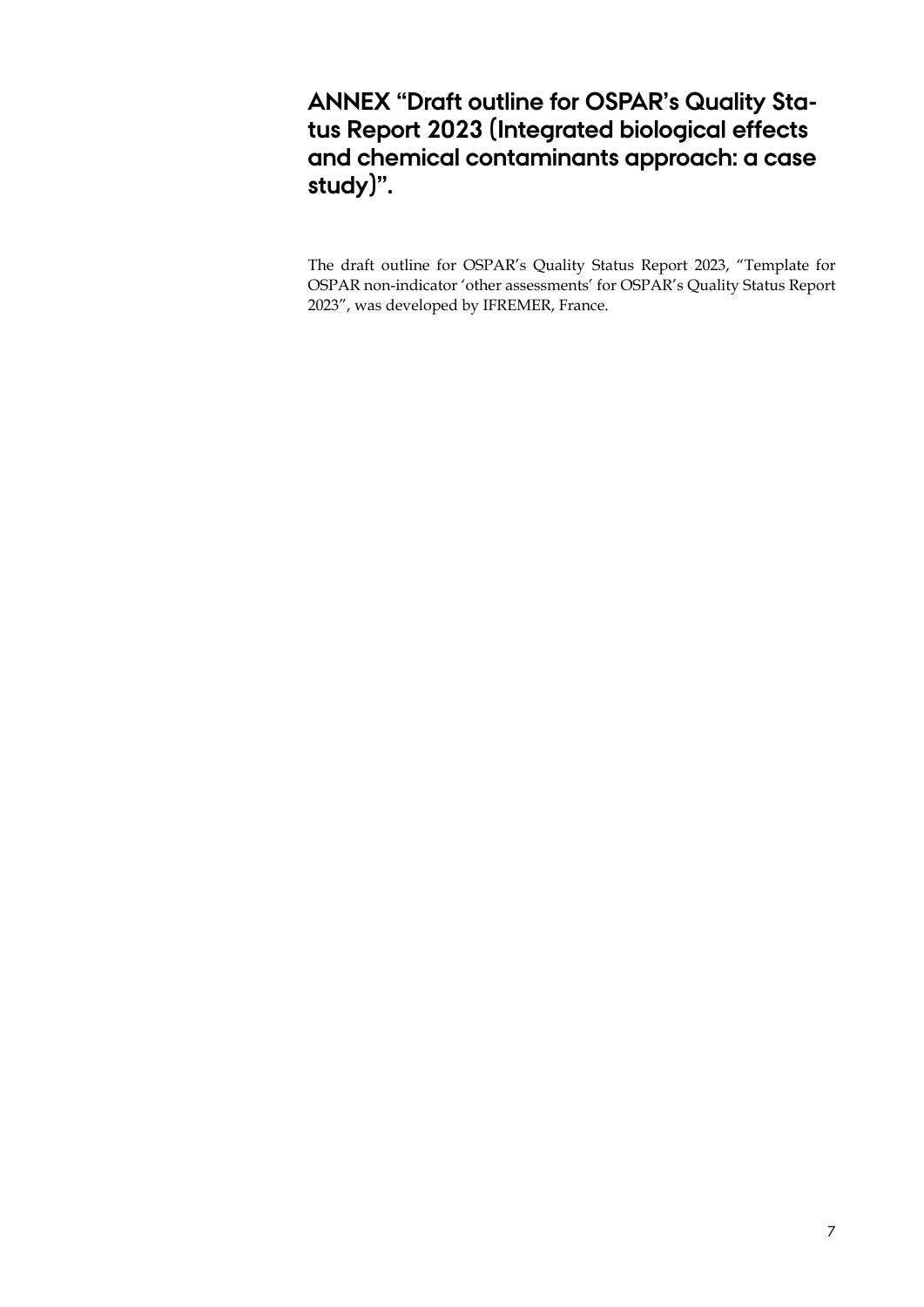



## Template for OSPAR non-indicator 'other assessments' for OSPAR's Quality Status Report 2023

Please complete the below table for all OSPAR non-indicator 'other assessments' to allow the Secretariat to prepare cover pages for the report in the agreed QSR 2023 style.

| Title of report or                                                                                                                                | Integrated biological effects and chemical contaminants approach: a case                                                                                                                                                                                                                                                                                                                                                                                                                                                                                                                                                                                                                                                                                                                                                                                                   |
|---------------------------------------------------------------------------------------------------------------------------------------------------|----------------------------------------------------------------------------------------------------------------------------------------------------------------------------------------------------------------------------------------------------------------------------------------------------------------------------------------------------------------------------------------------------------------------------------------------------------------------------------------------------------------------------------------------------------------------------------------------------------------------------------------------------------------------------------------------------------------------------------------------------------------------------------------------------------------------------------------------------------------------------|
| assessment                                                                                                                                        | study                                                                                                                                                                                                                                                                                                                                                                                                                                                                                                                                                                                                                                                                                                                                                                                                                                                                      |
| <b>Contracting Party or</b><br><b>Organisation Name</b><br>(please also submit any<br>organisation logo that<br>you wish to be used as a<br>png.) | WGBEC/ICES and MIME/OSPAR                                                                                                                                                                                                                                                                                                                                                                                                                                                                                                                                                                                                                                                                                                                                                                                                                                                  |
| Contributors to be<br>credited (please list any<br>individuals that you<br>would like to be credited<br>for this report in order)                 | Thierry Burgeot (MIME biological effects coordinator, Ifremer, France)<br>Aourell Mauffret (MIME Vice-chair, Ifremer, France),<br>Steven Brooks (WGBEC Co-chairman, NIVA, Norway),<br>Juan Bellas Bereijo, (WGBEC Co-chairman, IOE, Spain),<br>Joachim Sturve (Gothenburg University, Sweden),<br>John Bignell (Cefas, United Kingdom)<br>Jörn Scharsack (Thünen Institute, Germany)<br>Kris Coorman (Ilvo, Belgium)<br>Koen Parmentier (RIBNS, Belgium)<br>Marta Assuncao (Cefas, United Kingdom)<br>Michelle Giltrap (Technological University Dublin, Ireland)<br>Halldor Palmar Halldorsson (Reykjavik University, Iceland)<br>Hermann Dreki Guls (Reykjavik University, Iceland)<br>Zhanna Tairova (Aarhus University, Denmark)<br>Concepcion Martinez-Gomez (IOE, Spain)<br>Ketil Hylland (University of Oslo, Norway, and Institute for Marine Research,<br>Norway) |
| Contents (please provide<br>the contents page for<br>your report)                                                                                 | <b>Contents</b><br>I- Introduction (Thierry Burgeot et al.)<br>II- Biological effects of chemical contaminants on a broad<br>geographical scale (Thierry Burgeot et al.,)                                                                                                                                                                                                                                                                                                                                                                                                                                                                                                                                                                                                                                                                                                  |

1 of 4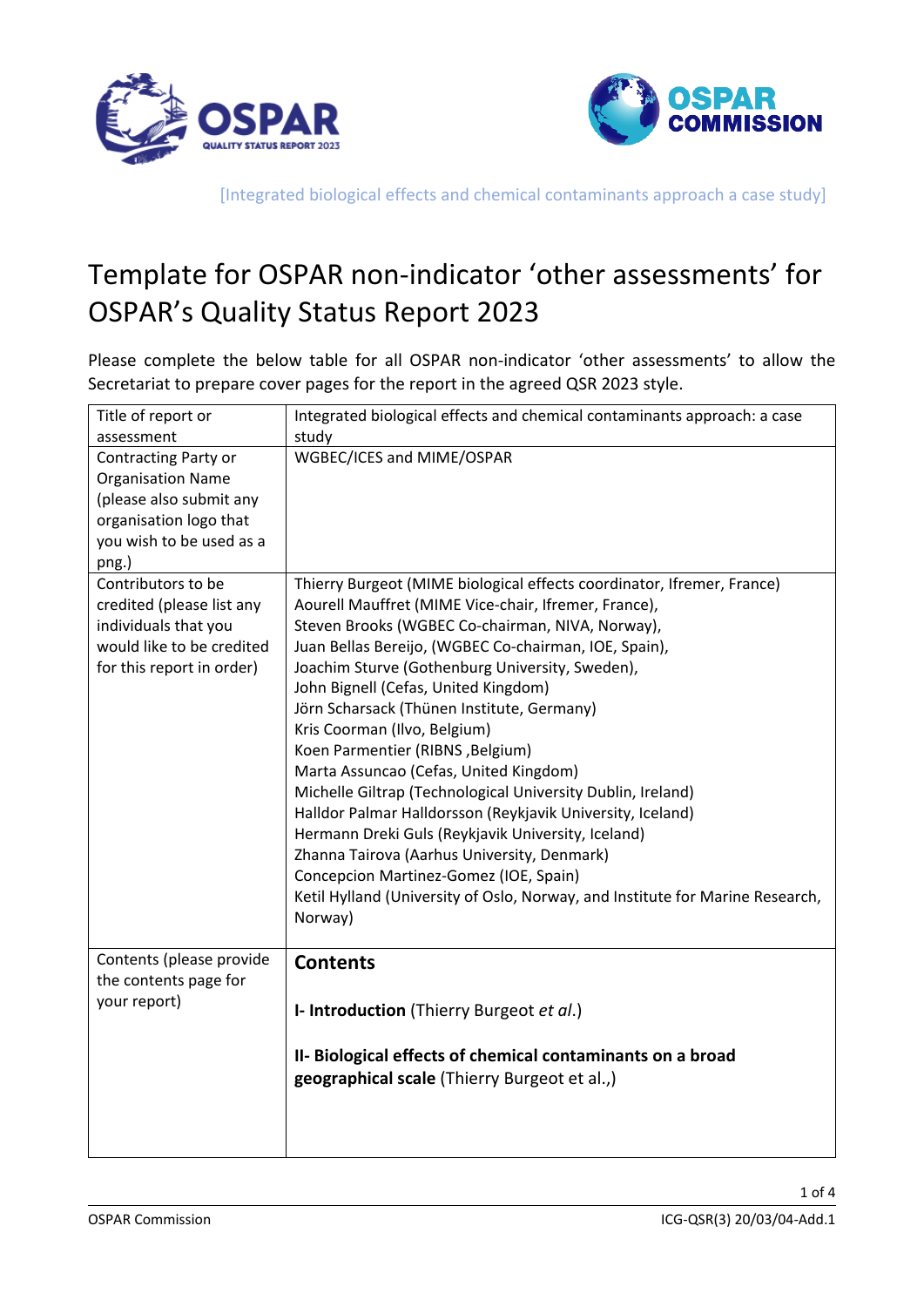



|                               | III- Chemical stress scenarios in coastal areas                        |
|-------------------------------|------------------------------------------------------------------------|
|                               | III-1 Biological effects and chemical contamination in relation        |
|                               | to different anthropic pressures: Case study in the Bay of Seine       |
|                               | (France) (Aourell Mauffret et al.,)                                    |
|                               | III-2 Biomarkers of contaminant effects in fish and mussels            |
|                               | from the North Sea: case study at St Andrews Bay and Firth of          |
|                               | Forth in Scotland. (Hannah Anderson)                                   |
|                               | III-3 Insert: Trybutyltin: The story of a hidden bottom-               |
|                               | up killer of the Crangon crangon population (Kris                      |
|                               | Coorman et al.,)                                                       |
|                               | IV-Long-term series to confirm the biological effects of chemical      |
|                               | contaminants in coastal and offshore areas                             |
|                               | IV-1) Fish monitoring from a Swedish reference site (Joachim           |
|                               | Sturve and Lars Förlin)                                                |
|                               | IV-2) Biological effects in cod from the Oslofjord (Steven             |
|                               | Brooks et al.,)                                                        |
|                               | IV-3) Assessment of spatial and temporal data on diseases of           |
|                               | the common dab (Limanda limanda) in the OSPAR Region                   |
|                               | using the FDI approach (Jörn P. Scharsack et al.,)                     |
|                               | IV-4) Insert: Development of methods to evaluate                       |
|                               | trends of liver neoplasms in the common dab (Limanda                   |
|                               | limanda) flatfish: a UK case study (John Bignell et al.,)              |
| <b>Executive Summary (500</b> | The OSPAR area of the North-East Atlantic receives the chemical        |
| words max)                    | pressure of approximately 140,000 hazardous substances. In a context   |
|                               | of global change, the in situ assessment of the biological effects of  |
|                               | chemical contaminants has made significant methodological progress     |
|                               | of standardisation over the past decade, following a consensual        |
|                               | methodology. An integrated approach on the biological effects of       |
|                               | chemical contaminants has been developed for monitoring. Three         |
|                               | structuring methodological criteria were applied: 1) Common            |
|                               | reference methods; 2) Quality assurance and; 3) Chemical and           |
|                               | biological effect thresholds. The thresholds of effects (EAC:          |
|                               | Environment Assessment Criteria) and the baseline levels (BAC:         |
|                               | Background Assessment Criteria) are unique in ecotoxicology. They      |
|                               | were produced from monitoring data collected within the OSPAR          |
|                               | region and they differ from chemical risk assessment methods. They     |
|                               | underline a pioneering monitoring expertise in comparison with         |
|                               | terrestrial or continental water matrices. The field monitoring        |
|                               | expertise shared by the contracting parties over the last ten years is |
|                               | illustrated by different case studies carried out under the voluntary  |

2 of 4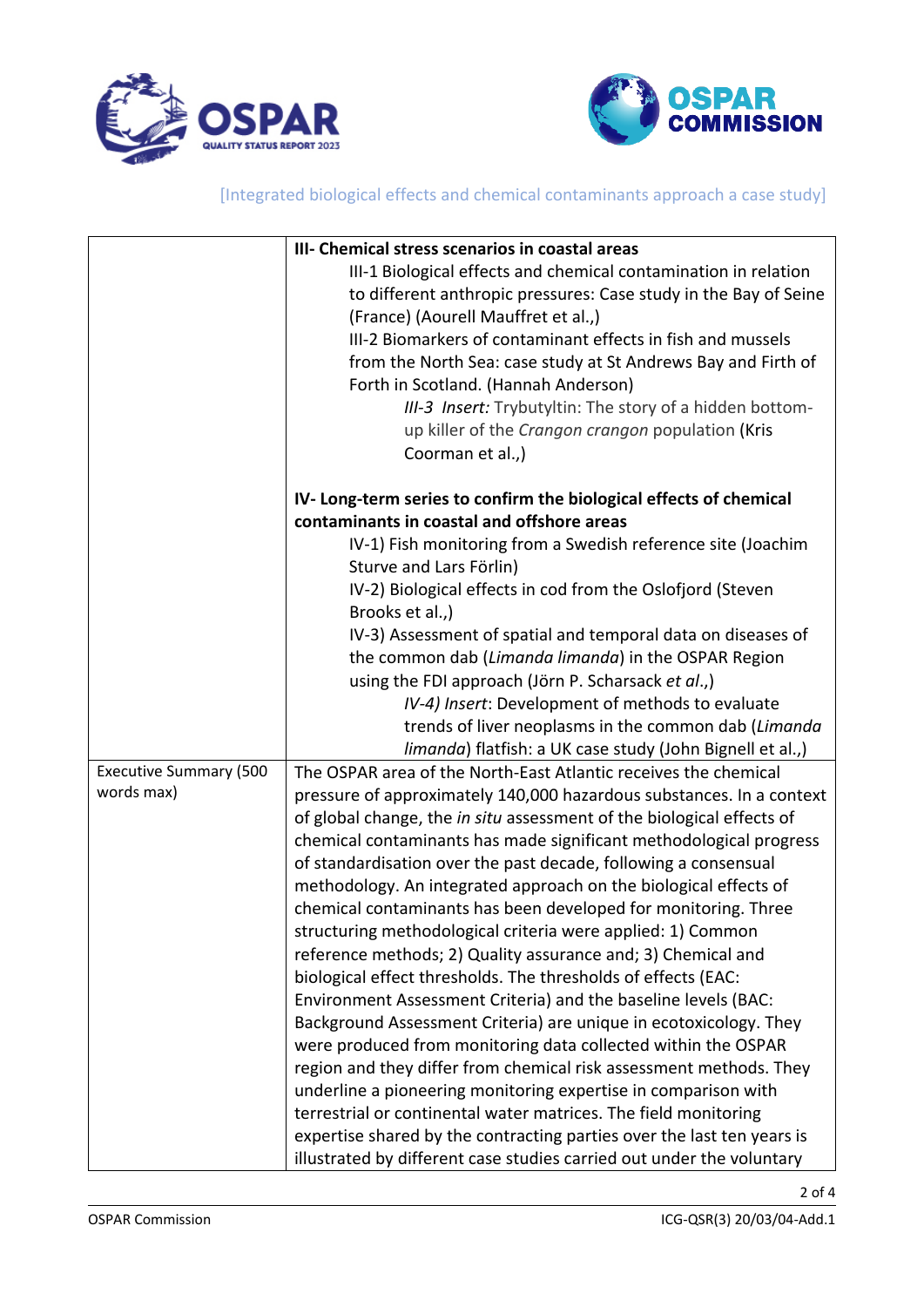



|                                    | OSPAR monitoring programme (PRE-CEMP) for application on a broad<br>geographical scale, in different national coastal and offshore areas, in<br>the short and long term studies. These various methodological<br>developments adopted by different contracting countries are applied<br>to sites often annually with low or very high contamination, but<br>following a combination of biomarkers and chemical contaminants<br>from a core list. Biological effects and chemical contaminants were<br>measured on some sentinel species that were selected according to<br>their local distribution (cod, herring, sole, eelpout, whiting, saithe) or<br>on a broad geographic scale (mussel, flounder, dab, gastropod). The<br>results demonstrate an assessment of the spatiotemporal health status of<br>different sentinel organisms exposed in their natural habitats to different<br>chemical pressures. This OSPAR monitoring approach forms the basis of<br>both the descriptor 8 (contaminants and effects) of the MSFD and it<br>contributes to the assessment of chemical exposome in the marine<br>environment, a real challenge for the next ten years. |
|------------------------------------|----------------------------------------------------------------------------------------------------------------------------------------------------------------------------------------------------------------------------------------------------------------------------------------------------------------------------------------------------------------------------------------------------------------------------------------------------------------------------------------------------------------------------------------------------------------------------------------------------------------------------------------------------------------------------------------------------------------------------------------------------------------------------------------------------------------------------------------------------------------------------------------------------------------------------------------------------------------------------------------------------------------------------------------------------------------------------------------------------------------------------------------------------------------------|
| <b>Executive Summary</b><br>French | La zone OSPAR de l'Atlantique Nord-Est reçoit la pression chimique                                                                                                                                                                                                                                                                                                                                                                                                                                                                                                                                                                                                                                                                                                                                                                                                                                                                                                                                                                                                                                                                                                   |
|                                    | d'environ 140 000 substances dangereuses. Dans un contexte sensible<br>de changement global, l'évaluation consensuelle des effets                                                                                                                                                                                                                                                                                                                                                                                                                                                                                                                                                                                                                                                                                                                                                                                                                                                                                                                                                                                                                                    |
|                                    | biologiques des contaminants chimiques in situ a progressé de                                                                                                                                                                                                                                                                                                                                                                                                                                                                                                                                                                                                                                                                                                                                                                                                                                                                                                                                                                                                                                                                                                        |
|                                    | manière significative ces dix dernières années. Une approche intégrée                                                                                                                                                                                                                                                                                                                                                                                                                                                                                                                                                                                                                                                                                                                                                                                                                                                                                                                                                                                                                                                                                                |
|                                    | des effets biologiques des contaminants chimiques a été développée                                                                                                                                                                                                                                                                                                                                                                                                                                                                                                                                                                                                                                                                                                                                                                                                                                                                                                                                                                                                                                                                                                   |
|                                    | pour la surveillance. Trois critères méthodologiques ont été                                                                                                                                                                                                                                                                                                                                                                                                                                                                                                                                                                                                                                                                                                                                                                                                                                                                                                                                                                                                                                                                                                         |
|                                    | appliqués: Méthodes de référence communes, 2) Assurance qualité et                                                                                                                                                                                                                                                                                                                                                                                                                                                                                                                                                                                                                                                                                                                                                                                                                                                                                                                                                                                                                                                                                                   |
|                                    | 3) Seuils chimiques et d'effets biologiques. Les seuils d'effets (EAC:                                                                                                                                                                                                                                                                                                                                                                                                                                                                                                                                                                                                                                                                                                                                                                                                                                                                                                                                                                                                                                                                                               |
|                                    | Environment Assessment Criteria) et seuils de base (BAC: Background                                                                                                                                                                                                                                                                                                                                                                                                                                                                                                                                                                                                                                                                                                                                                                                                                                                                                                                                                                                                                                                                                                  |
|                                    | Assessment criteria) sont uniques en écotoxicologie . Ils ont été                                                                                                                                                                                                                                                                                                                                                                                                                                                                                                                                                                                                                                                                                                                                                                                                                                                                                                                                                                                                                                                                                                    |
|                                    | produits à partir de données de surveillance à l'échelle de la zone                                                                                                                                                                                                                                                                                                                                                                                                                                                                                                                                                                                                                                                                                                                                                                                                                                                                                                                                                                                                                                                                                                  |
|                                    | OSPAR et ils se distinguent des méthodes d'évaluation de risque                                                                                                                                                                                                                                                                                                                                                                                                                                                                                                                                                                                                                                                                                                                                                                                                                                                                                                                                                                                                                                                                                                      |
|                                    | chimique. L'expertise de surveillance partagée par les pays                                                                                                                                                                                                                                                                                                                                                                                                                                                                                                                                                                                                                                                                                                                                                                                                                                                                                                                                                                                                                                                                                                          |
|                                    | contractants est illustrée suivant différents cas d'études menés sur                                                                                                                                                                                                                                                                                                                                                                                                                                                                                                                                                                                                                                                                                                                                                                                                                                                                                                                                                                                                                                                                                                 |
|                                    | une large échelle géographique, dans des zones locales et offshore, à                                                                                                                                                                                                                                                                                                                                                                                                                                                                                                                                                                                                                                                                                                                                                                                                                                                                                                                                                                                                                                                                                                |
|                                    | court et long terme. Les développements méthodologiques optées                                                                                                                                                                                                                                                                                                                                                                                                                                                                                                                                                                                                                                                                                                                                                                                                                                                                                                                                                                                                                                                                                                       |
|                                    | par les différents pays contractants sont ainsi restitués sur des sites                                                                                                                                                                                                                                                                                                                                                                                                                                                                                                                                                                                                                                                                                                                                                                                                                                                                                                                                                                                                                                                                                              |
|                                    | peu ou très contaminés, suivant une combinaison de biomarqueurs et                                                                                                                                                                                                                                                                                                                                                                                                                                                                                                                                                                                                                                                                                                                                                                                                                                                                                                                                                                                                                                                                                                   |
|                                    | contaminants chimiques issus d'une liste ciblée. Les effets biologiques                                                                                                                                                                                                                                                                                                                                                                                                                                                                                                                                                                                                                                                                                                                                                                                                                                                                                                                                                                                                                                                                                              |
|                                    | et les contaminants chimiques mesurés sur certaines espèces                                                                                                                                                                                                                                                                                                                                                                                                                                                                                                                                                                                                                                                                                                                                                                                                                                                                                                                                                                                                                                                                                                          |
|                                    | sentinelles ont été sélectionnées suivant leur distribution locale                                                                                                                                                                                                                                                                                                                                                                                                                                                                                                                                                                                                                                                                                                                                                                                                                                                                                                                                                                                                                                                                                                   |
|                                    | (cabillaud, hareng, blennie, merlan, lieu noir) ou bien sur une large                                                                                                                                                                                                                                                                                                                                                                                                                                                                                                                                                                                                                                                                                                                                                                                                                                                                                                                                                                                                                                                                                                |
|                                    | échelle géographique (moule, flet, limande, gastéropodes). Les                                                                                                                                                                                                                                                                                                                                                                                                                                                                                                                                                                                                                                                                                                                                                                                                                                                                                                                                                                                                                                                                                                       |
|                                    | résultats démontrent une évaluation de l'état santé spatiotemporel                                                                                                                                                                                                                                                                                                                                                                                                                                                                                                                                                                                                                                                                                                                                                                                                                                                                                                                                                                                                                                                                                                   |

3 of 4